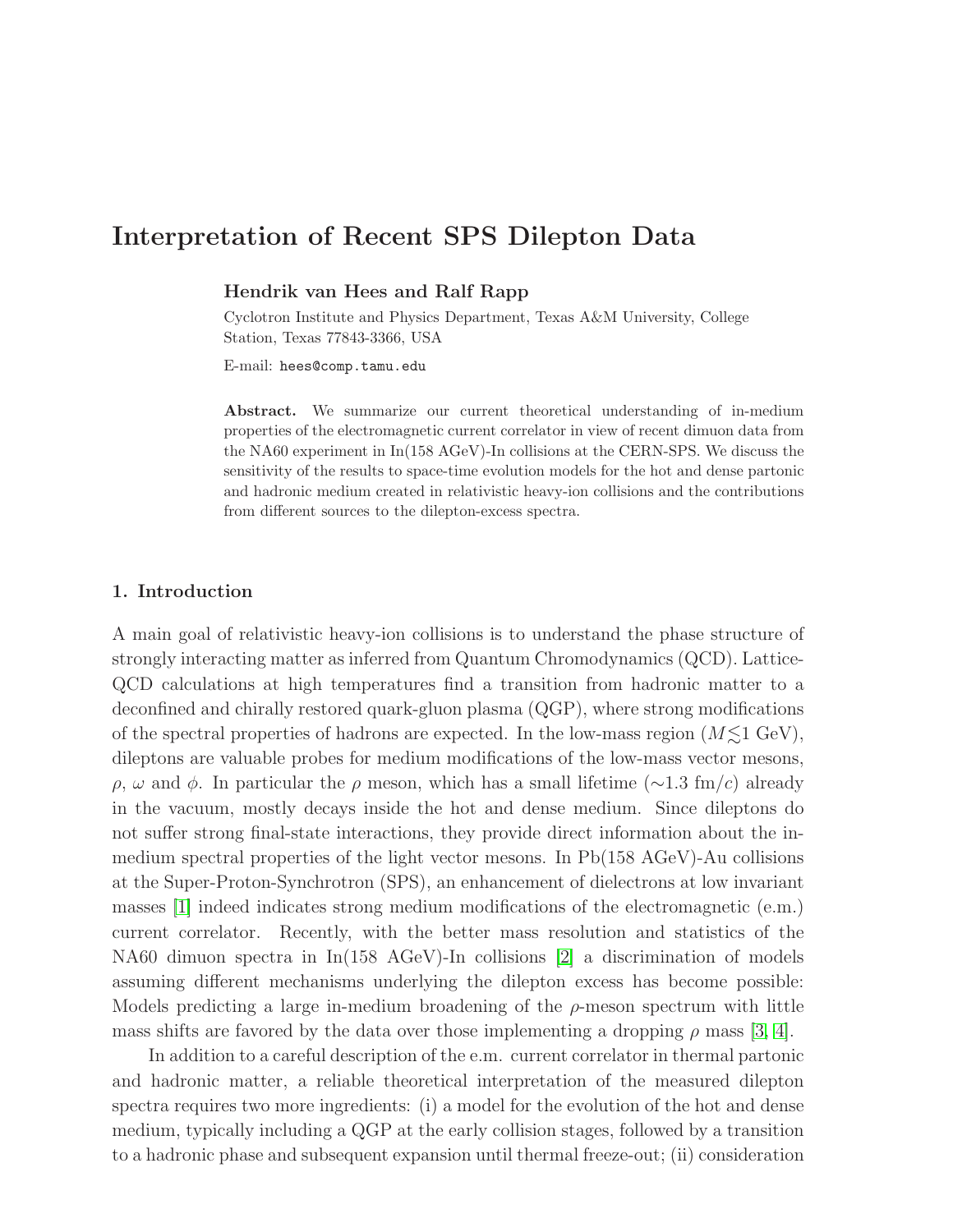of non-thermal dilepton sources like primordial quark annihilation (Drell-Yan), decays of  $\rho$  mesons which have not thermally equilibrated with the medium ("Corona effect") and  $\rho$  decays after thermal freeze-out.

In the following we briefly summarize our model to describe emission of dileptons from a thermalized strongly interacting medium (Sec. [2\)](#page-1-0) and refine our previous description [\[3\]](#page-3-2) of non-thermal sources (Sec. [3\)](#page-1-1).

#### <span id="page-1-0"></span>2. Dilepton emission from a thermal source

<span id="page-1-2"></span>Dilepton emission from a thermal source of strongly interacting particles is given by [\[5\]](#page-3-4)

$$
\frac{dN}{d^4x d^4q} = -\frac{\alpha^2}{\pi^3} \frac{L(M^2)}{M^2} \operatorname{Im} \Pi_{em}^{(\text{ret})}(M, q) f_B(q_0),\tag{1}
$$

where  $\alpha \approx 1/137$ ,  $f_B$  is the Bose distribution function and L a lepton-phase space factor.  $\Pi_{em}^{(ret)}$  denotes the retarded in-medium e.m. current-correlation function, which in the vacuum, and for  $M < 1$  GeV, is saturated by the vector-meson spectral functions:

$$
\operatorname{Im} \Pi_{\text{em}}^{(\text{ret})} = \sum_{V=\rho,\omega,\phi} \frac{m_V^4}{g_V^2} \operatorname{Im} D_V.
$$
\n(2)

In a hot and dense hadronic medium, the current correlator is evaluated using manybody theory based on an effective hadronic Lagrangian. The model parameters (masses, coupling constants and form factors) are adjusted to empirical hadronic decay rates, scattering data like  $\pi N \to VN$  and photo absorption on nucleons and nuclei. The vector-meson propagators are evaluated at finite temperature and density,

$$
D_V(M, q) = (M^2 - m_V^2 - \Sigma_{VP} - \Sigma_{VM} - \Sigma_{VB})^{-1},
$$
\n(3)

where the three self-energy contributions are due to the interactions of the vector mesons with their pseudoscalar-meson cloud as well as mesons and baryons in the medium [\[6\]](#page-3-5). For the  $\rho$  meson, hadronic many-body models predict a strong broadening but small mass shifts with increasing temperature and density. For the  $\omega$  meson, one also finds broadening ( $\Gamma^{\text{med}}_{\omega} \simeq 50$  MeV at nuclear-matter density,  $\varrho_0 = 0.16/\text{fm}^3$ ) [\[7\]](#page-3-6). The  $\phi$  meson is expected to broaden in hot and dense matter mostly due to modifications of its kaon cloud. Data on nuclear photoproduction of  $\phi$  mesons give absorption cross sections leading to an in-medium width of about 50 MeV at  $\varrho_0$  [\[8\]](#page-3-7). In the intermediate-mass region  $(M > 1 \text{ GeV})$ , the e.m. correlator is dominated by four-pion type states. We describe the pertinent dilepton emission in terms of the empirically known vacuum e.m. correlator augmented by model-independent effects of chiral mixing to leading order in T [\[9,](#page-3-8) [3\]](#page-3-2). In the QGP thermal dilepton radiation is due to  $q\bar{q}$  annihilation for which we employ the hard-thermal loop improved perturbative QCD result [\[10\]](#page-3-9).

#### <span id="page-1-1"></span>3. Dilepton spectra from the medium created in heavy-ion collisions

We evaluate the dilepton spectrum from Eq. [\(1\)](#page-1-2) by integration over the space-time history of the collision based on a cylindrical thermal fireball expansion [\[6,](#page-3-5) [3\]](#page-3-2) with a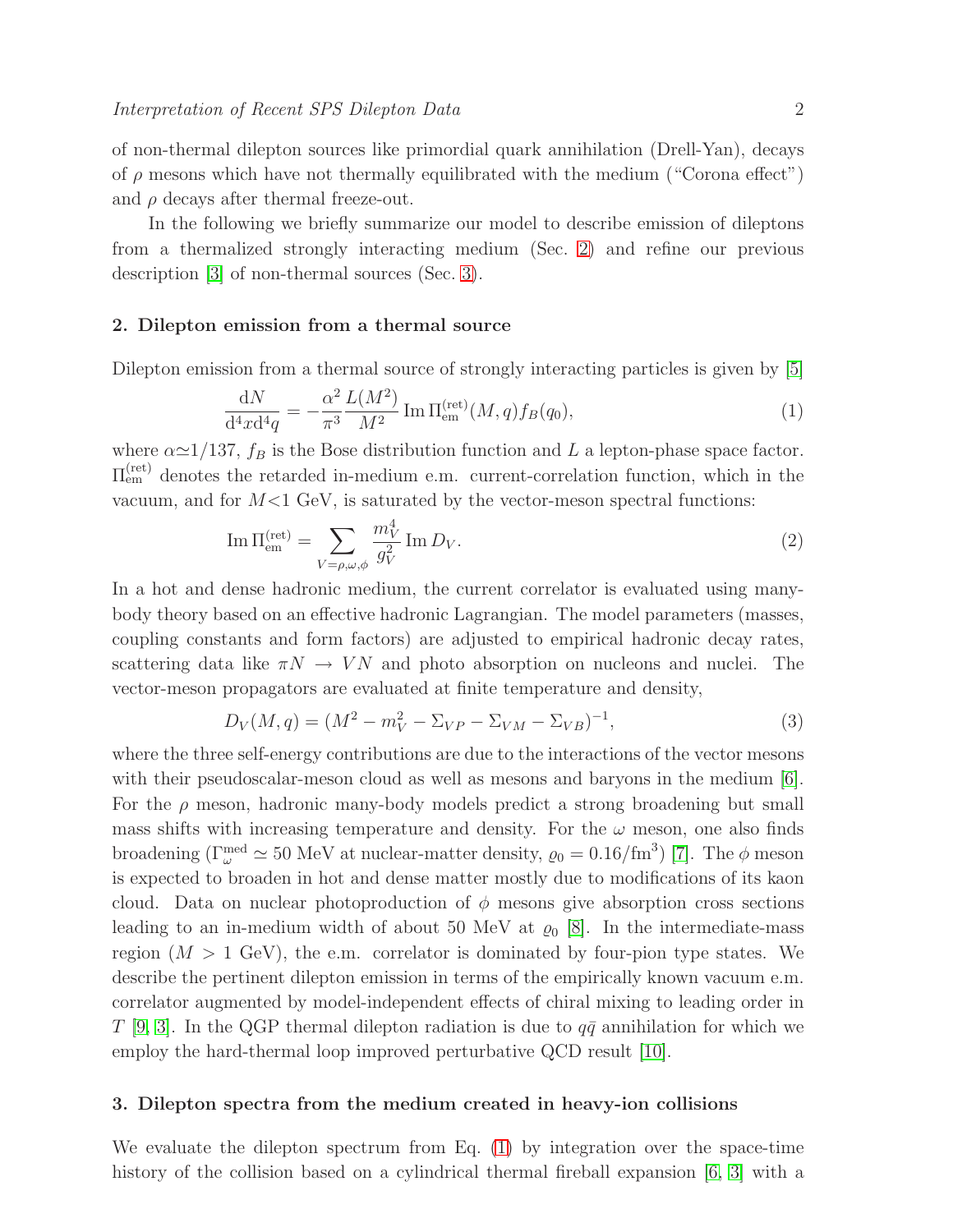

<span id="page-2-0"></span>Figure 1. Excess dimuon spectra in semicentral In(158 AGeV)-In collisions in different  $q_T$  regions (from left to right: all  $q_T$ ,  $q_T < 0.5$  GeV,  $q_T > 1$  GeV) compared to emission from QGP, in-medium  $\rho$ ,  $\omega$  and  $\phi$  mesons, four-pion annihilation, correlated DD decays, primordial Drell-Yan annihilation and decays of  $\rho$  mesons after thermal freeze-out and non-equilibrated primordial  $\rho$ 's.

linear transverse flow profile,  $v_{\perp}(r,t)=v_s(t)r/R(t)$  where  $v_s(t)=a_{\perp}t$  and  $a_{\perp}=0.085c^2/\text{fm}$ as an upper estimate of flow properties from hydrodynamic models [\[11\]](#page-3-10)  $(R(t))$ : fireball radius). For central In(158 AGeV)-In collisions the isentropic expansion starts in the QGP phase at a temperature of  $T_0=197$  MeV with an equation of state of massless gluons and  $N_f$ =2.3 light quarks. It evolves into a mixed phase coinciding with hadrochemical freeze-out at  $(T_c, \mu_B^c) = (175, 232)$  MeV, followed by a hadronic evolution with fixed hadron abundances using meson-chemical potentials. The largest uncertainty in the dilepton yields is due to the fireball lifetime which we fix at  $\sim$ 7 fm/c implying thermal freezeout at T≃120 MeV. The radial flow leads to moderate blue shifts of the e.m. radiation. For the NA60-detector acceptance we use an empirical acceptance matrix [\[12\]](#page-3-11).

In addition to thermal emission, non-thermal sources of dileptons have to be considered: Primordial Drell-Yan annihilation is calculated as detailed in [\[13\]](#page-3-12). For primordially produced  $\rho$ 's which leave the hot and dense medium without thermalizing we construct a schematic jet-quenching model. Starting from a power law for the initial  $q_T$  spectrum we calculate the escape probability with a "pre-hadron" absorption cross section of  $\sigma_{\rm ph}$ =0.4 mb, and a hadronic one of  $\sigma_{\rm had}$ =5 mb after a  $\rho$ -formation time of 1 fm/c. At low  $q_T$  we assume a scaling of the yield with the number of participants and at high  $q_T$  with the number of collisions, with a linear transition in the range 1 GeV $\langle q_T \rangle$  GeV. Our earlier treatment of  $\rho$  decays at thermal freezeout in terms of thermal emission [\[6\]](#page-3-5) has been replaced by a Cooper-Frye prescription assuming a "sudden freeze-out" of the entire fireball (entailing somewhat harder  $q_T$ spectra compared to thermal emission due to an extra  $\gamma = q_0/M$  factor). In the lowmass region, the NA60 invariant-mass and  $q_T$  spectra are well described within this approach, cf. Figs. [1](#page-2-0) and [2,](#page-3-13) respectively. For the  $\omega$  and  $\phi$  mesons there is at present little sensitivity to their in-medium spectral shapes. Both the  $q_T$ -binned mass spectra and the  $q_T$  spectra show the importance of contributions from non-equilibrated  $\rho$  mesons, i.e., those escaping the medium without (primordial  $\rho$ 's) and those decaying after thermal freeze-out, which both exhibit harder  $q_T$  spectra than thermal radiation. The freeze-out contribution also has been found to be significant in [\[15\]](#page-4-0). In the intermediate-mass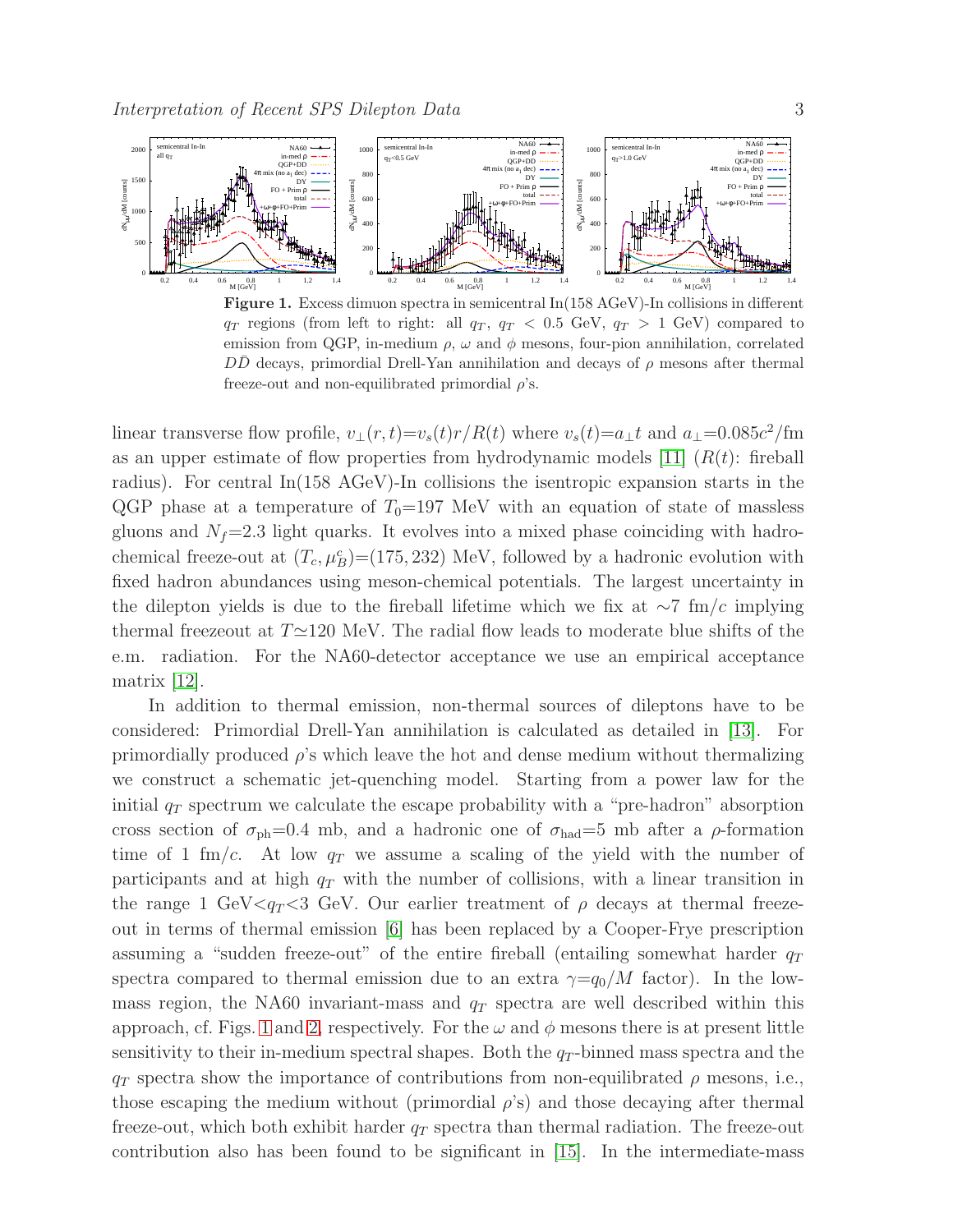

<span id="page-3-13"></span>Figure 2. Acceptance corrected dimuon- $q_T$  spectra in different mass regions (from left to right:  $M = 0.4{\text{-}}0.6 \text{ GeV}, M = 0.6{\text{-}}0.9 \text{ GeV}, M = 1{\text{-}}1.4 \text{ GeV}$  in semicentral In(158 AGeV)-In collisions [\[14\]](#page-3-14) compared to emission from QGP, in-medium  $\rho$ ,  $\omega$  and  $\phi$  mesons, four-pion annihilation, primordial Drell-Yan annihilation and decays of  $\rho$ mesons after thermal freeze-out and non-equilibrated primordial  $\rho$ 's.

region the major sources of dileptons are four-pion annihilation as well as correlated  $D\overline{D}$  decays and radiation from the QGP.

# 4. Conclusions and Outlook

Hadronic many-body models for in-medium vector mesons provide a fair description of dilepton emission at the SPS. High- $q_T$  sources and centrality dependencies remain to be scrutinized. Comparisons to upcoming RHIC data are much looked forward to.

The next goal for theory must be to implement the description of the e.m. current correlator within chiral models in order to establish a direct connection to the QCD phase structure, i.e., to chiral-symmetry restoration. Here, a promising ansatz is to constrain chiral hadronic models by Weinberg sum rules [\[16,](#page-4-1) [17\]](#page-4-2) which relate chiral order parameters of QCD to vector- and axial-vector current correlation functions.

Acknowledgment. This work has been supported by a US National Science Foundation (NSF) CAREER Award under grant PHY-0449489.

# <span id="page-3-0"></span>References

- <span id="page-3-1"></span>[1] Agakichiev G et al. (CERES Collaboration) 2005 Eur. Phys. J. C 41 475
- <span id="page-3-2"></span>[2] Arnaldi R et al. (NA60 Collaboration) 2006 Phys. Rev. Lett. 96 162302
- <span id="page-3-3"></span>[3] van Hees H and Rapp R 2006 Phys. Rev. Lett. 97 102301
- <span id="page-3-4"></span>[4] van Hees H and Rapp R 2006 Preprint hep-ph/0604269
- <span id="page-3-5"></span>[5] McLerran L D and Toimela T 1985 Phys. Rev. D 31 545
- [6] Rapp R and Wambach J 1999 *Eur. Phys. J. A* **6** 415
- <span id="page-3-7"></span><span id="page-3-6"></span>[7] Rapp R 2001 Phys. Rev. C 63 054907
- [8] Cabrera D, Roca L, Oset E et al. 2004 Nucl. Phys. A 733 130
- [9] Dey M, Eletsky V L and Ioffe B L 1990 Phys. Lett. B 252 620
- <span id="page-3-10"></span><span id="page-3-9"></span><span id="page-3-8"></span>[10] Braaten E, Pisarski R D, Yuan T C 1990 Phys. Rev. Lett. 64 2242
- <span id="page-3-11"></span>[11] Kolb P F and Heinz U W 2003 Preprint nucl-th/0305084
- <span id="page-3-12"></span>[12] Damjanovic S 2006 Private communication
- <span id="page-3-14"></span>[13] Abreu M C et al. (NA38 and NA50 Collaborations) 2000 Eur. Phys. J. C 14 443
- [14] Damjanovic S (NA60 Collaboration) 2007 Preprint nucl-ex/0701015